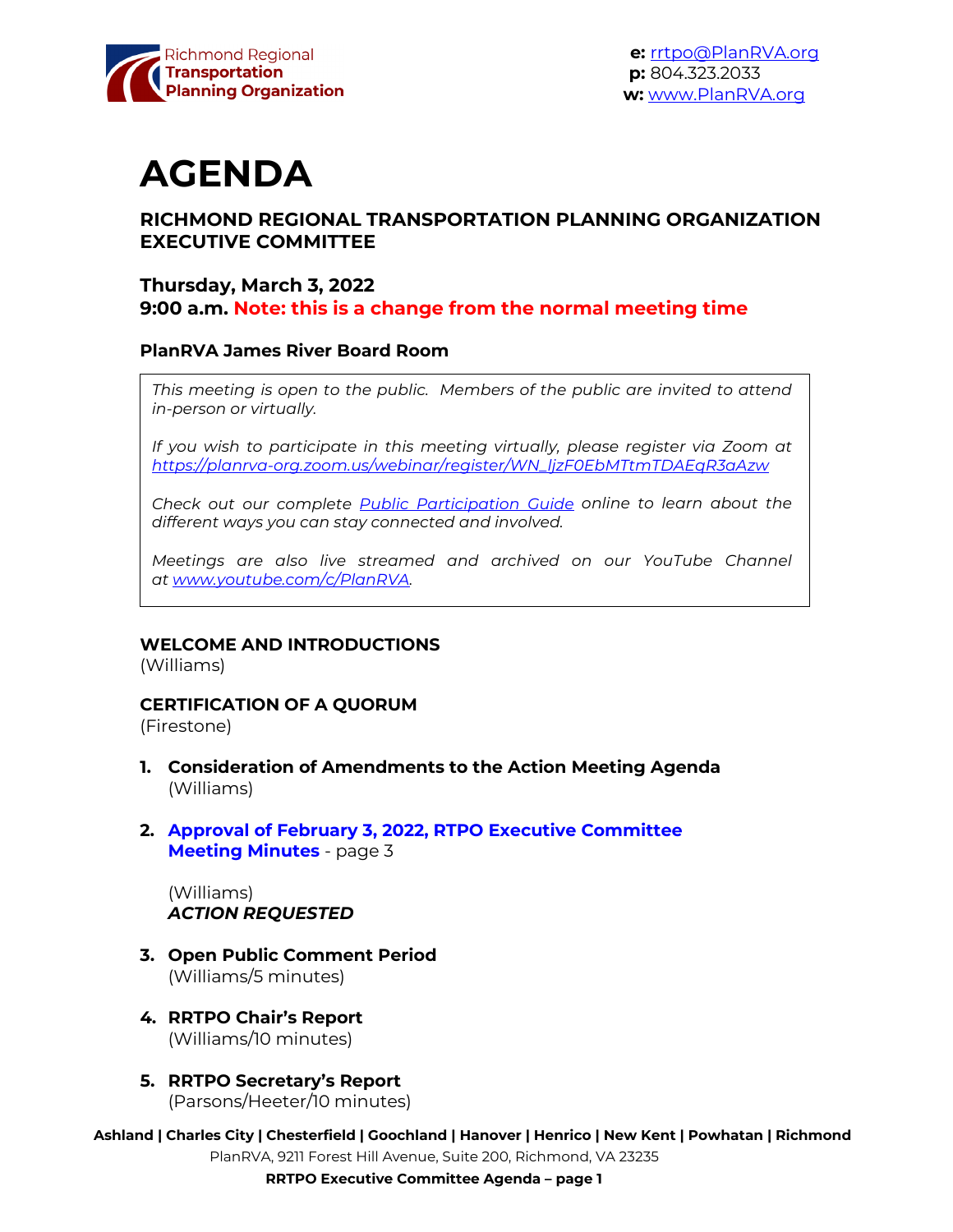## **6. Review of Selected RRTPO Agenda Topics**

(Parsons/15 minutes)

- a. Proposed Amendment to Bylaws and Policy- Richmond Area Metropolitan Planning Organization
- b. Fall Forum Work Group report

## **7. Other Business**

(Williams/10 minutes)

- a. RRTPO Executive Committee Member Comments
- **8. Next Meeting: April 7, 2022** (Williams)

#### **9. Adjournment**

(Williams)

CAP/jf Attachments

**RRTPO Executive Committee Agenda -- page 2**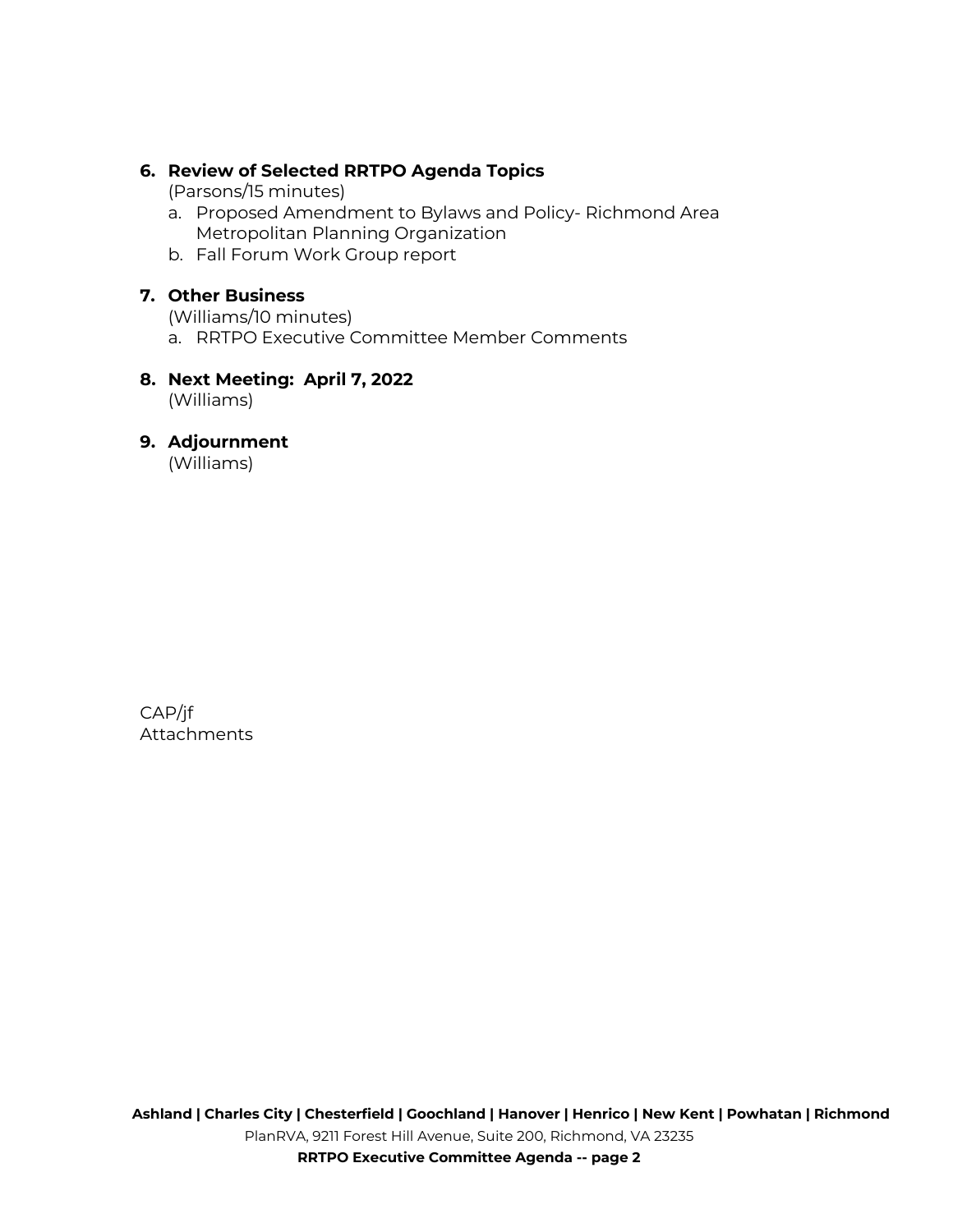<span id="page-2-0"></span>

#### **RICHMOND REGIONAL TRANSPORTATION PLANNING ORGANIZATION EXECUTIVE COMMITTEE**

## **MINUTES OF MEETING PlanRVA James River Board Room February 3, 2022 8:30 a.m.**

#### **MEMBERS and ALTERNATES (A) PRESENT:**

| <b>Town of Ashland</b>   |          | <b>Charles City County</b> |          | <b>Chesterfield County</b> |          |
|--------------------------|----------|----------------------------|----------|----------------------------|----------|
| John H. Hodges           | $\times$ | William G. Coada           |          | James M. Holland           | Χ        |
| Anita Barnhart (A)       |          |                            |          | Leslie Haley (A)           |          |
|                          |          |                            |          |                            |          |
| <b>Goochland County</b>  |          | <b>Hanover County</b>      |          | <b>Henrico County</b>      |          |
| John L Lumpkins Jr.      | X.       | W. Canova Peterson         |          | Patricia S. O'Bannon       |          |
| Susan Lascolette,        | X.       | Sean M. Davis (A)          | $\times$ | Frank J. Thornton (A)      | $\times$ |
| FY22 Vice Chair (A)      |          |                            |          |                            |          |
|                          |          |                            |          |                            |          |
| <b>New Kent County</b>   |          | <b>Powhatan County</b>     |          | <b>City of Richmond</b>    |          |
| Patricia A. Paige        | $\times$ | David T. Williams,         | $\times$ | Cynthia I. Newbille        | X        |
|                          |          | FY22 Chair                 |          | (virtual)                  |          |
| C. Thomas Tiller Jr. (A) |          | Karin M. Carmack (A)       |          | Andreas D. Addison (A)     |          |

The technology used for this meeting was a web-hosted service created by Zoom and YouTube Live Streaming and was open and accessible for participation by members of the public. A recording of this meeting is available on our **Plan RVA** [YouTube Channel.](https://www.youtube.com/watch?v=z0QZVILjyig) 

#### **Call to order**

The Richmond Regional Transportation Planning Organization (RRTPO) Policy Board Chair, David T. Williams, presided and called the February 3, 2022, RRTPO Executive Committee action meeting to order at 8:30 a.m. in PlanRVA's James River Board Room.

#### **Statement regarding virtual meetings**

Chet Parsons, PlanRVA, provided this statement.

#### **Attendance roll call & certification of meeting quorum**

Janice Firestone, Program Coordinator, took attendance and certified that a quorum was present.

- **1. Consideration of Amendments to the Action Meeting Agenda** There were no requested changes to the meeting agenda.
- **2. Approval of October 4, 2021, RRTPO Executive Committee Meeting Minutes** On motion of Cynthia I. Newbille, seconded by John H. Hodges, the RRTPO Executive Committee unanimously approved the minutes of the October 4, 2021, meeting as presented.

**Ashland | Charles City | Chesterfield | Goochland | Hanover | Henrico | New Kent | Powhatan | Richmond** PlanRVA, 9211 Forest Hill Avenue, Suite 200, Richmond, VA 23235

**RRTPO Executive Committee Action Meeting Minutes – February 3, 2022, page 1**